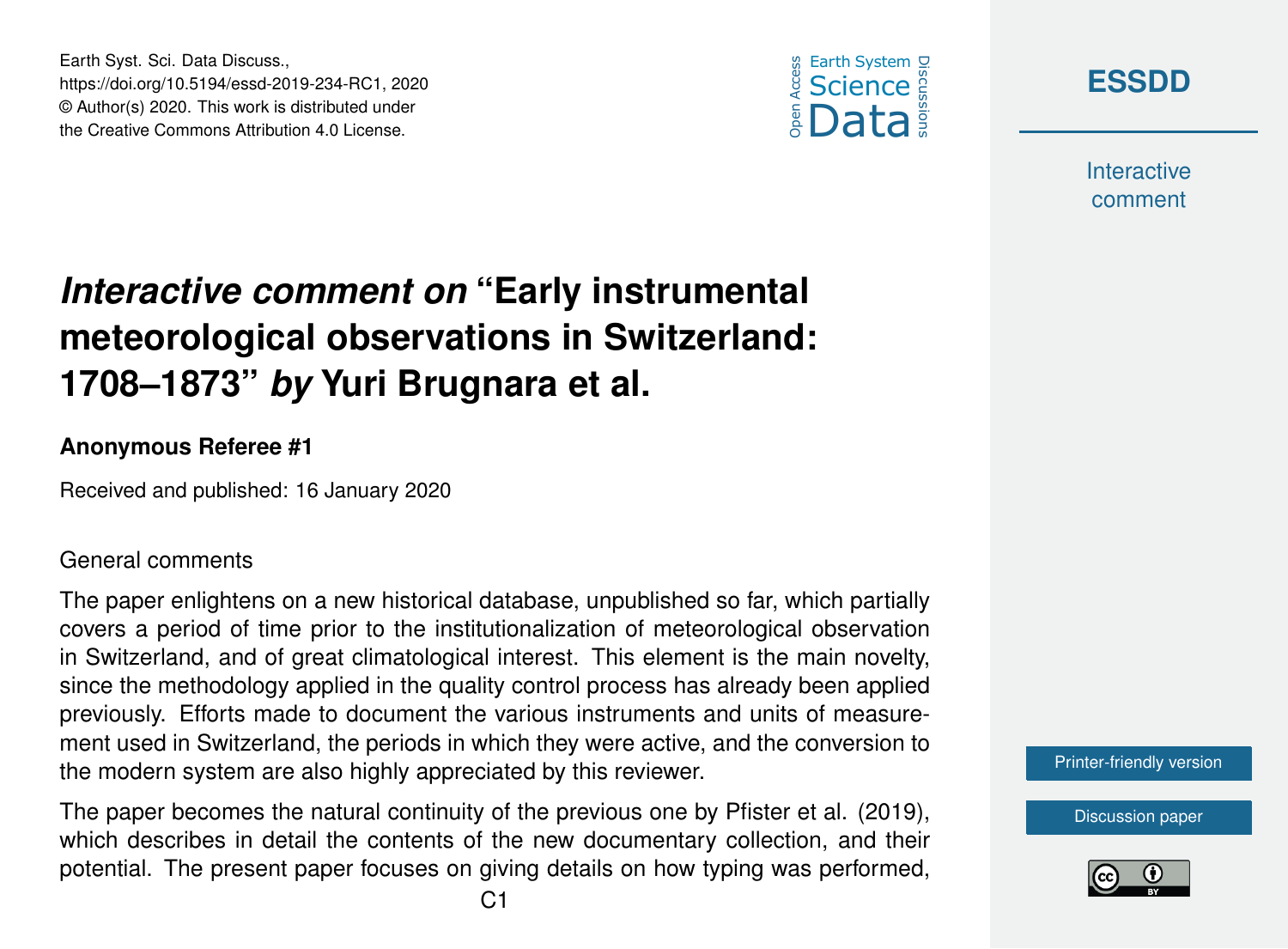under what criteria and which quality control was applied. Detailed information is provided regarding the available metadata, and at all times the authors are transparent about the uncertainty of records (units of measurement, exposure), which later in a forthcoming paper (already announced), it will be relevant for homogeneity analysis.

Specific comments

- Line 50. It is mentioned that figure 2 refers to the "distribution of stations" when in fact the figure shows the cities where information is available. That is, for the same city there are up to 10 stations or series. The term "cities" or "locations" would be preferable.

- Line 222. The presence of "problematic packages" is mentioned but the reason why they are problematic is not commented on. It would be nice to state the reasons, if the same issues may be found in other later digitization initiatives.

- Line 220. On dataresqc it could be added that this is, at the moment, an absolute quality control, which works with the data in the series itself and does not contextualize the data with coexisting and close series.

- Line 230. Figures on the amount of erroneus data detected by datarescq is provided, but it is not discerned between errors from the original data or errors entered in the digitisation process. Is this information available? It would be good to know which one has a stronger weight. At the same time, it is not stated if during the typing process, any distinction is made between a record that is not available because it does not exist, or because it could not be read. Is this information detailed in the metadata file?

Technical corrections

- Line 36. Apparently, there is a grammatical error in the phrase "amount of records the we found". "The" should be a "that".

- Line 290 - References. The link to the DOI of the publication by Brugnara, does not work.

Interactive comment

[Printer-friendly version](https://www.earth-syst-sci-data-discuss.net/essd-2019-234/essd-2019-234-RC1-print.pdf)

[Discussion paper](https://www.earth-syst-sci-data-discuss.net/essd-2019-234)